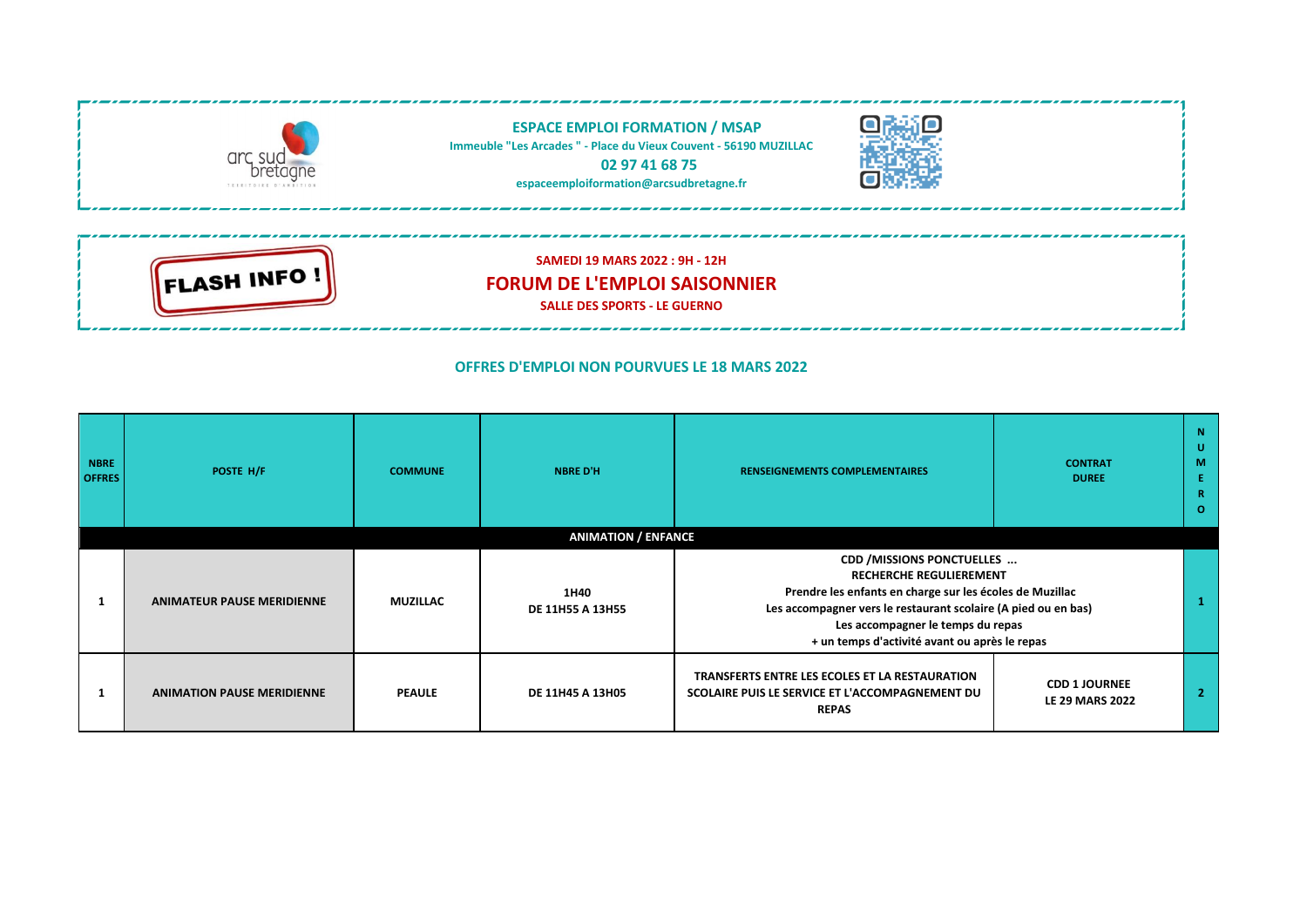| $\mathbf{1}$ | <b>ANIMATION PAUSE MERIDIENNE -</b><br><b>SERVICE ENFANCE</b> | <b>FEREL</b>    | <b>8H/ SEMAINE</b><br>11H30-13H30 LUNDI MARDI JEUDI<br><b>VENDREDI</b>                                                                                                                                                                                                       | ASSURER LA SECURITE PHYSIQUE / AFFECTIVE ET MORALE<br><b>DES ENFANTS</b><br>PROPOSER/ ANIMER DESD ACTIVITES<br><b>TRAVAILLER EN EQUIPE</b>                                                                                                                                                                                                                                                                                            | <b>CDD / RECHERCHE</b><br><b>REGULIEREMENT</b>                                                                                                                                             | $\overline{\mathbf{3}}$ |
|--------------|---------------------------------------------------------------|-----------------|------------------------------------------------------------------------------------------------------------------------------------------------------------------------------------------------------------------------------------------------------------------------------|---------------------------------------------------------------------------------------------------------------------------------------------------------------------------------------------------------------------------------------------------------------------------------------------------------------------------------------------------------------------------------------------------------------------------------------|--------------------------------------------------------------------------------------------------------------------------------------------------------------------------------------------|-------------------------|
| $\mathbf{1}$ | <b>ANIMATEUR</b>                                              | <b>DAMGAN</b>   | 30 H<br>ALSH:<br><b>Pendant les Vacances scolaires</b><br>pour les 3/12 ans<br><b>PERISCOLAIRE:</b><br><b>AVANT/APRES L ECOLE + LES</b><br><b>MERCREDIS</b><br><b>ESPACES JEUNES:</b><br>LES MERCREDIS + VENDREDIS +<br>SAMEDIS (Après-midi & soirées)<br>pour les 11/17 ans | <b>GARANTIR LA SECURITE MORALE / PHYSIQUE</b><br>ET AFFECTIVE DES ENFANTS & DES JEUNES<br><b>MEDIATIONS SOCIALES / ANIMATION</b><br><b>ACCOMPAGNEMENT DES ENFANTS</b><br>DE L ECOLE A L ALSH & AU RESTAURANT SCOLAIRE<br>ANIMATION DE LALSH & ESPACE JEUNES NETTOYAGE DES<br>SALLES / SURVEILLANCE DES ENFANTS ET DU RESTAURANT<br><b>SCOLAIRE</b><br><b>FORMATION + EXPERIENCES REQUISES :</b><br><b>BAFA minimum + LE PERMIS: B</b> | <b>1 AN</b><br>A COMPTER<br><b>DE MARS 2022</b>                                                                                                                                            | 4                       |
| 1            | <b>ANIMATEUR ENFANCE</b>                                      | NOYAL-MUZILLAC  | 35H                                                                                                                                                                                                                                                                          | TITULAIRE DE LA FORMATION 1ERS SECOURS PSC1<br><b>BAFD OBLIGATOIRE</b><br>PERMIS B (CONDUITE DE MINIBUS DU SERVICE ENFANCE<br>JEUNESSE)                                                                                                                                                                                                                                                                                               | <b>CDD 5 MOIS</b><br><b>D'AVRIL A AOUT</b>                                                                                                                                                 | -5                      |
| $\mathbf{1}$ | <b>ANIMATEUR SCIENTIFIQUE</b>                                 | <b>MALANSAC</b> | 35H                                                                                                                                                                                                                                                                          | PROFIL: ARCHEOLOGUE ET / OU PALEONTOLOGUE                                                                                                                                                                                                                                                                                                                                                                                             | A POURVOIR DES QUE POSSIBLE<br><b>JUSQU'À DEBUT NOVEMBRE</b><br><b>TEMPS PARTIEL:</b><br><b>AVRIL MAI JUIN</b><br><b>SEPTEMBRE OCTOBRE</b><br><b>TEMPS PLEIN:</b><br><b>JUILLET / AOÛT</b> | 6                       |
|              |                                                               |                 | ACCUEIL / ADMINISTRATIF / COLLECTIVITE                                                                                                                                                                                                                                       |                                                                                                                                                                                                                                                                                                                                                                                                                                       |                                                                                                                                                                                            | 7 <sup>7</sup>          |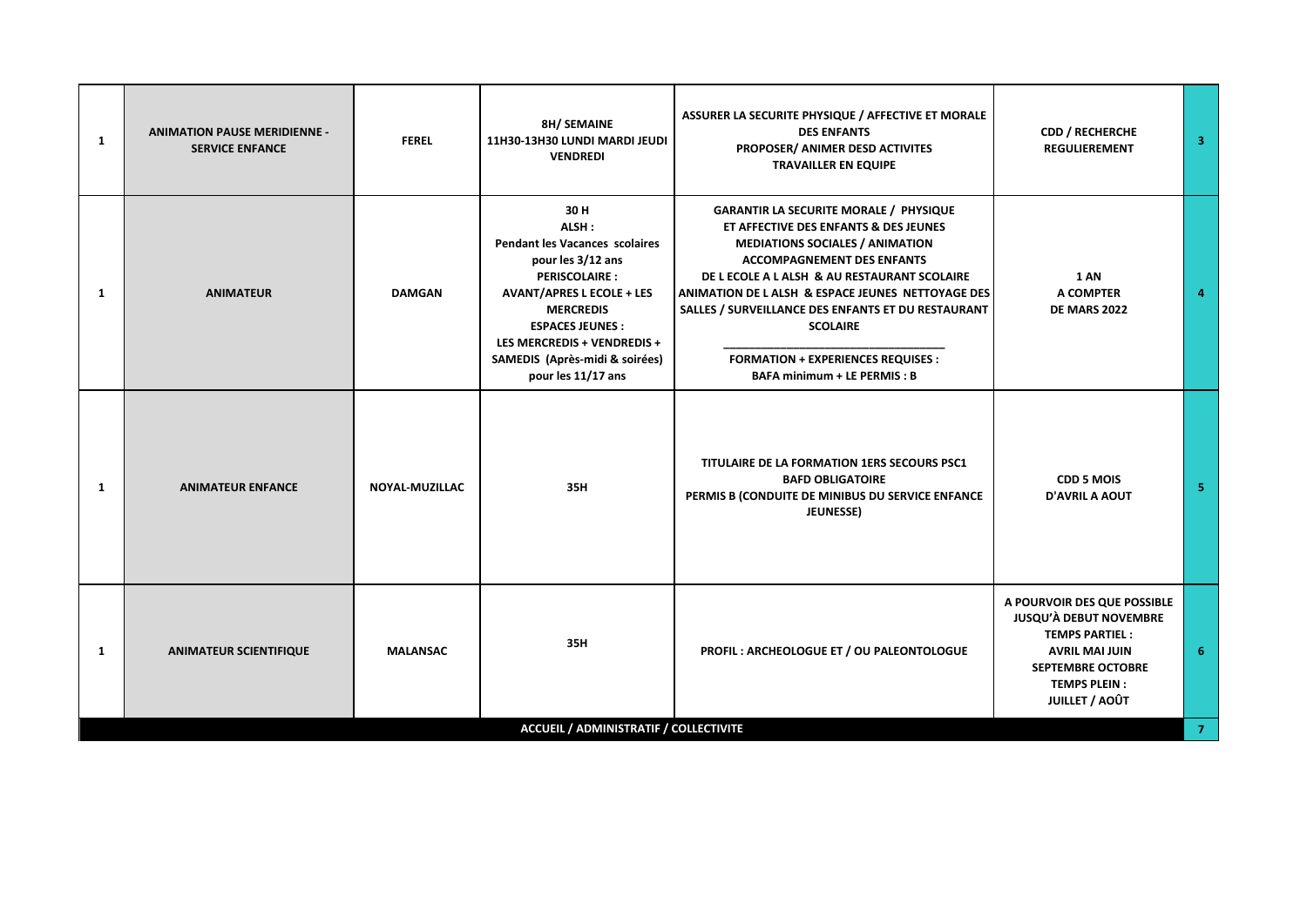| $\mathbf{1}$ | <b>GERANT D' AGENCE POSTALE</b>  | <b>TERRITOIRE ASB</b>   | 20H/SEMAINE<br>DU LUNDI AU SAMEDI<br>(1 Samedi sur 2)<br>Lundi Mardi Jeudi et Vendredi<br>10H-12H<br>13H30-15H30<br>Mercredi et Samedi: 9H30-12H                                                                                              | UTILISATION DE L'INFORMATIQUE<br><b>RESPONSABILITE DE LA CAISSE</b><br><b>ACCUEIL PHYSIQUE ET TELEPHONIQUE</b><br>DE LA CLIENTELE                                                                                                                                                                                                                                                                       | <b>CDD DE REMPLACEMENT</b><br>Du 19/04 AU 23/04/2022<br>Du 20/06 au 09/07/2022                                             | 8               |
|--------------|----------------------------------|-------------------------|-----------------------------------------------------------------------------------------------------------------------------------------------------------------------------------------------------------------------------------------------|---------------------------------------------------------------------------------------------------------------------------------------------------------------------------------------------------------------------------------------------------------------------------------------------------------------------------------------------------------------------------------------------------------|----------------------------------------------------------------------------------------------------------------------------|-----------------|
| 1            | <b>SECRETARIAT</b>               | <b>TERRITOIRE ASB</b>   | Horaires du 18/07/22 au 06/08/22<br>Lundi mardi jeudi et vendredi :<br>8H30-12H30 / 14H-18H<br>Mercredi 9H-12H<br>Horaires du 08/08/22 au<br>27/08/2022:<br>Lundi 8H30-12H30<br>Mardi 8H30-12H00<br>Mercredi 8H30-18H00<br>Samedi: 8H30-11H30 | ETRE A L'AISE AVEC L'OUTIL INFORMATIQUE                                                                                                                                                                                                                                                                                                                                                                 | <b>CDD DE REMPLACEMENT</b><br>A PARTIR DU 18/07/2022<br><b>CDD DE 6 SEMAINES</b><br>1 SEMAINE AVANT L'ÉTÉ (AVRIL /<br>MAI) | 9               |
|              |                                  |                         | <b>HÔTELLERIE / RESTAURATION</b>                                                                                                                                                                                                              |                                                                                                                                                                                                                                                                                                                                                                                                         |                                                                                                                            | 10              |
| 1            | <b>RECEPTIONNISTE POLYVALENT</b> | <b>LA ROCHE-BERNARD</b> | 35H                                                                                                                                                                                                                                           | <b>ACCUEIL DES CLIENTS</b><br><b>GESTION DES RESERVATIONS PAR MAIL ET TELEPHONE</b><br>FACTURATION ET ENCAISSEMENT HOTEL / RESTAURANT<br>MISE EN PLACE ET SERVICE DU PETIT-DEJEUNER<br>REFECTION ET CONTRÔLE DES CHAMBRES<br>MAITRISE DE L'ANGLAIS, DE L'ORTOGRAPHE ET DESOUTILS<br><b>INFORMATIQUES INDISPENSABLES</b><br><b>EXPERIENCE EN HOTELLERIE RESTAURATION FORTEMENT</b><br><b>RECOMMANDEE</b> | CDI                                                                                                                        | 11              |
| $\mathbf{1}$ | PLONGEUR / COMMIS DE CUISINE     | <b>DAMGAN</b>           | A DEFINIR                                                                                                                                                                                                                                     | <b>NOTIONS EN CUISINE SOUHAITES</b><br>DEBUTANT(E) ACCPETE(E)<br><b>FORMATION "CRÊPES" POSSIBLE</b>                                                                                                                                                                                                                                                                                                     | DE FIN MARS 2022<br>A LA FIN DES VACANCES DE LA<br><b>TOUSSAINT</b>                                                        | 12 <sub>2</sub> |
| 4            | <b>EQUIPIER POLYVALENT</b>       | <b>AMBON</b>            | 24H                                                                                                                                                                                                                                           | <b>DEBUTANT ACCEPTE</b>                                                                                                                                                                                                                                                                                                                                                                                 | <b>CDI 104H</b>                                                                                                            | 13              |
| 1            | <b>EXTRA- SERVEUR</b>            | <b>NIVILLAC</b>         | <b>TEMPS PARTIEL</b>                                                                                                                                                                                                                          | <b>EXPERIENCE SOUHAITEE</b>                                                                                                                                                                                                                                                                                                                                                                             | <b>EXTRA</b>                                                                                                               | 14              |
| $\mathbf{1}$ | <b>CUISINIER</b>                 | <b>MUZILLAC</b>         | 39H                                                                                                                                                                                                                                           | <b>EXPERIENCE OU DIPLÔME EN CUISINE</b>                                                                                                                                                                                                                                                                                                                                                                 | <b>CDI</b>                                                                                                                 | 15              |
|              |                                  |                         | <b>HOTELLERIE DE PLEIN AIR</b>                                                                                                                                                                                                                |                                                                                                                                                                                                                                                                                                                                                                                                         |                                                                                                                            | 16              |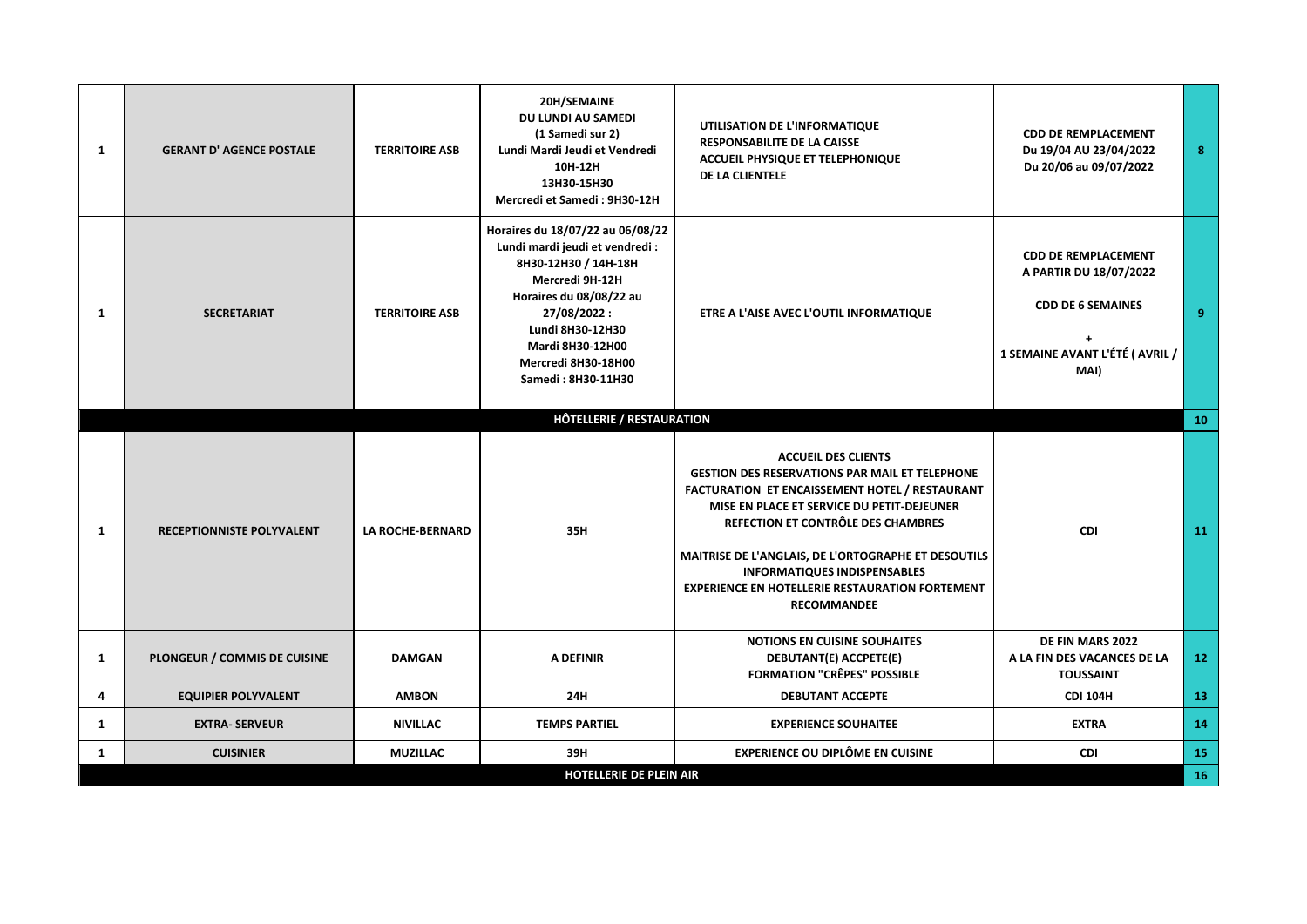| 1 | <b>AGENT D'ENTRETIEN DANS UN CAMPING</b>                                         | <b>TERRITOIRE ASB</b> | 35H<br>8H30 à 16H30                                                                                                      | NETTOYAGE DE MOBIL-HOME                                                                                                                  | CDD AU + VITE JUSQU'À MI<br><b>SEPTEMBRE</b>         | 17              |
|---|----------------------------------------------------------------------------------|-----------------------|--------------------------------------------------------------------------------------------------------------------------|------------------------------------------------------------------------------------------------------------------------------------------|------------------------------------------------------|-----------------|
| 1 | <b>AGENT D'ACCUEIL /</b><br><b>VENDEUSE EN MAGASIN</b><br><b>DANS UN CAMPING</b> | <b>TERRITOIRE ASB</b> | TRAVAIL DU LUNDI AU SAMEDI<br>A PARTIR D'AVRIL :<br>1 DIMANCHE / 2 + REPOS<br><b>SEMAINE</b>                             | <b>CONNAISSANCE ACCUEIL + INTERNET</b><br><b>FONCTION SUR LE LOGICIEL (INTERNE)</b><br><b>ANGLAIS EXIGE</b>                              | CDD AU + VITE JUSQU'AU 15<br><b>SEPTEMBRE</b>        | 18              |
| 1 | <b>AGENT D'ENTRETIEN CAMPING</b>                                                 | <b>AMBON</b>          | 28H/SEMAINE<br>DU MARDI AU SAMEDI<br>+ FERIES<br>(Possibilité de revoir le planning)<br>SMIC + PRIME                     | <b>NETTOYAGE:</b><br>MOBIL-HOMES / APPARTEMENTS / SANITAIRES                                                                             | CDD AU + VITE<br><b>JUSQU'AU</b><br>15 NOVEMBRE 2022 | 19              |
| 1 | <b>AGENT D'ENTRETIEN CAMPING</b>                                                 | <b>DAMGAN</b>         | 20H / SEMAINE                                                                                                            | <b>NETTOYAGE DES LOCATIONS</b><br><b>GROS NETOYYAGE DEBUT DE SAISON ET FIN DE SAISON</b><br>NETTOYAGE DES SANITAIRES ET PARTIES COMMUNES | DU 01 AVRIL AU<br><b>31 OCTOBRE 2022</b>             | 20              |
| 1 | <b>EMPLOYE TOUTES MAINS</b>                                                      | <b>BILLIERS</b>       | <b>TEMPS PLEIN MAIS PEUT</b><br><b>S'ADPATER EN FONCTION DU</b><br><b>CANDIDAT</b><br>7H/J<br>TRAVAIL DU MARDI AU SAMEDI | <b>MENAGE MOBILHOMES / SANITAIRES</b><br><b>ACCUEIL</b><br><b>PROFIL: ETRE POLYVALENT ET MOTIVE</b>                                      | DE MARS AU 30 JUIN                                   | 21              |
|   |                                                                                  |                       | <b>BÂTIMENT</b>                                                                                                          |                                                                                                                                          |                                                      | 22 <sub>2</sub> |
| 1 | PEINTRE EN BATIMENT                                                              | <b>TREFLEAN</b>       | 39H                                                                                                                      | <b>EXPERIENCE DEMANDEE</b>                                                                                                               | <b>CDD</b>                                           | 23              |
| 1 | POSEUR CHARPENTE METALLIQUE                                                      | <b>ARZAL</b>          | 39H<br><b>1 SEMAINE 5 JOURS</b><br><b>1 SEMAINE 4 JOURS</b>                                                              | <b>EXPERIENCE SOUHAITEE</b><br><b>DEBUTANT ACCEPTE</b>                                                                                   | CDI                                                  | 24              |
| 1 | MONTEUR EN CHARPENTE METALIQUE                                                   | <b>ARZAL</b>          | 35H + TEMPS DE DEPLACEMENT<br><b>SUR LES CHANTIERS</b>                                                                   | <b>NE PAS AVOIR LE VERTIGE</b><br><b>AVOIR LE PERMIS + 1 VEHICULE</b><br><b>DEBUTANT ACCEPTE</b>                                         | <b>CDD EVOLUTIF EN CDI</b>                           | 25              |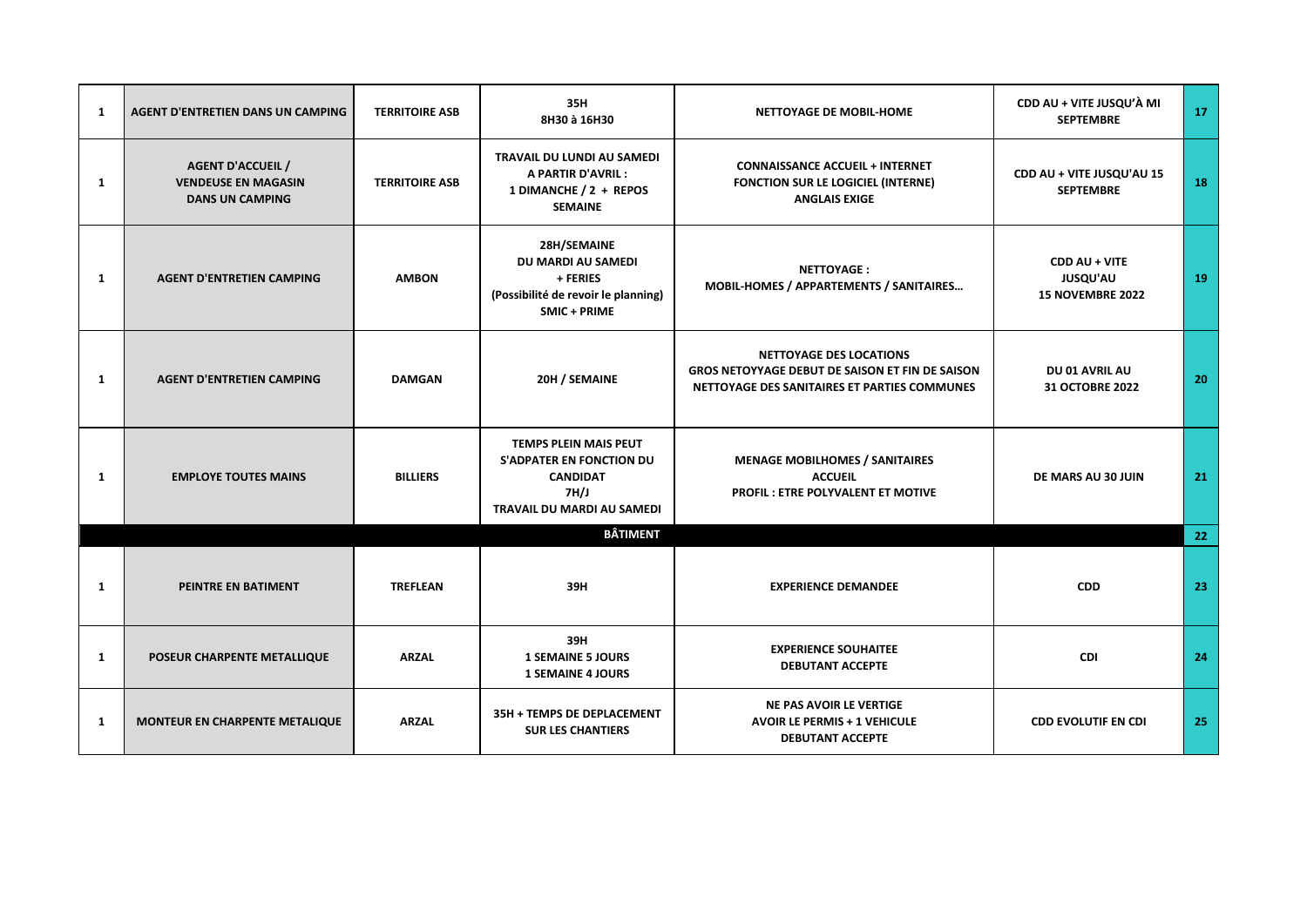| 1 | <b>ENDUISEUR / FACADIER</b>                                                  | <b>NIVILLAC</b>                                                         | 35H                                      | <b>DEBUTANT ACCEPTE</b><br><b>FORMATION EN INTERNE</b><br><b>ISOLATION ET ENDUIT EXTERIEUR DE MAISON NEUVE OU</b><br><b>EN RENOVATION</b>                                                            | <b>CDD</b>                                           | 26 |
|---|------------------------------------------------------------------------------|-------------------------------------------------------------------------|------------------------------------------|------------------------------------------------------------------------------------------------------------------------------------------------------------------------------------------------------|------------------------------------------------------|----|
| 1 | <b>GRIMPEUR / ELAGUEUR</b>                                                   | <b>THEIX</b><br><b>CARNAC</b>                                           | <b>TEMPS PLEIN</b>                       | <b>PERMIS B EXIGE</b><br><b>CS ELAGUEUR SOUHAITE</b>                                                                                                                                                 | <b>CDD EVOLUTIF EN CDI</b>                           | 27 |
| 1 | <b>ELAGUEUR NACELLE</b>                                                      | <b>THEIX</b><br><b>CARNAC</b>                                           | <b>TEMPS PLEIN</b>                       | <b>PERMIS B EXIGE</b><br>PERMIS EB SOUHAITE<br><b>EXP D'1 AN EXIGEE DANS LE DOMAINE</b>                                                                                                              | <b>CDD EVOLUTIF EN CDI</b>                           | 28 |
| 1 | <b>CONDUCTEUR D'ENGINS</b>                                                   | <b>THEIX</b><br><b>CARNAC</b>                                           | <b>TEMPS PLEIN</b>                       | <b>EXPERIENCE DANS LA CONDUITE D'ENGINS FORESTIER</b><br><b>AGRICOLE OU TERRASSEMENT</b><br><b>PERMIS B EXIGE</b><br>PERMIS C SOUHAITE                                                               | <b>CDD EVOLUTIF EN CDI</b>                           | 29 |
| 1 | <b>PLOMBIER</b>                                                              | <b>PEAULE</b>                                                           | <b>TEMPS PLEIN</b>                       | <b>EXPERIENCE EXIGEE</b>                                                                                                                                                                             | <b>CDD EVOLUTIF EN CDI</b>                           | 30 |
| 1 | <b>MENUISIER-POSEUR EN MENUISERIE ALU</b><br>ET PVC / MENUISERIE EXTERIEURES | <b>MORBIHAN</b>                                                         | <b>TEMPS PLEIN</b>                       | <b>BEP - CAP FORMATION EN MENUISERIE</b><br>OU AUTRE CORPS DE METIER                                                                                                                                 | <b>CDD OU CDI EN FONCTION DU</b><br><b>PROFIL</b>    | 31 |
| 1 | <b>COUVREUR</b>                                                              | <b>PENESTIN</b>                                                         | 35H VOIRE 39H                            | DEBUTANT ACCEPTE SI MOTIVE                                                                                                                                                                           | <b>CDD</b><br><b>POSSIBILITE CDI</b>                 | 32 |
| 1 | <b>MONTEUR PANNEAUX ISOTHERMES</b>                                           | <b>PENESTIN</b>                                                         | 39H                                      | MONTER DES PAROIS HYGIENIQUE ET CLOISONS<br><b>ISOTHERMES</b><br><b>REALISATION DE FINITIONS</b><br>POSE DE MENUISERIES ISOTHERMES                                                                   | <b>CDD</b><br><b>POSSIBILITE DE CDI</b>              | 33 |
| 1 | PLOMBIER CHAUFFAGISTE (PANIERS<br><b>REPAS / PRIME TELEPHONE)</b>            | <b>SECTEUR DE TRAVAIL:</b><br><b>Entre PEAULE</b><br>SARZEAU PIRIAC/MER | 39H                                      | <b>INSTALLATIONS SANITAIRES DS CHANTIERS NEUFS ET</b><br><b>RENOVATIONS</b><br><b>RENOVATION SDB INSTALLATIONS THERMIQUES</b><br>REMPLACEMENT : CHAUDIERES - POMPES A CHALEUR -<br><b>RADIATEURS</b> | <b>CDI</b><br><b>APRES PERIODE</b><br><b>D ESSAI</b> | 34 |
|   |                                                                              |                                                                         | <b>COMMERCE</b>                          |                                                                                                                                                                                                      |                                                      | 35 |
| 1 | <b>VENDEUR- COLPORTEUR DE PRESSE</b>                                         | <b>MUZILLAC</b>                                                         | <b>DE3Hà7H</b><br>10 A 15 JOURS PAR MOIS | LIVRAISON DU JOURNAL AUX ABONNES<br><b>PERMIS B + VEHICULE</b><br>AIMER SE LEVER TÔT                                                                                                                 | <b>CDI WEEK-END</b>                                  | 36 |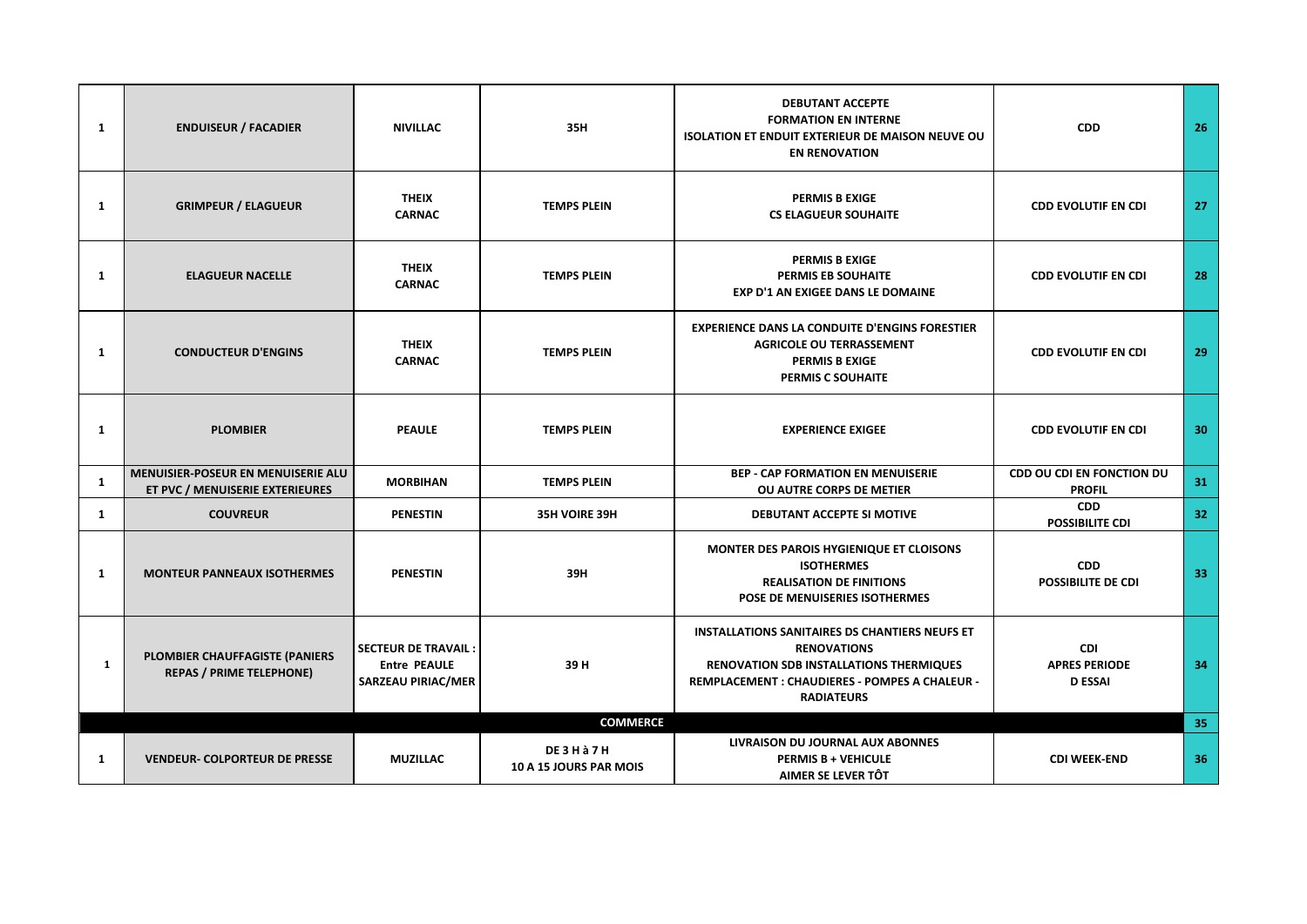| 1 | <b>VENDEUR - CONSEILLER EN VENTE</b>                                                            | <b>ARZON</b>                          | TEMPS PARTIEL 20H SEMAINE                                                         | <b>FORMATION EN VENTE</b><br><b>EXPERIENCE DE 3 A 5 ANS</b>                                                                                                                                    | <b>CDI</b>                                                                    | 37 |
|---|-------------------------------------------------------------------------------------------------|---------------------------------------|-----------------------------------------------------------------------------------|------------------------------------------------------------------------------------------------------------------------------------------------------------------------------------------------|-------------------------------------------------------------------------------|----|
| 1 | <b>VENDEUR - CONSEILLER EN VENTE</b>                                                            | <b>ARZON</b>                          | <b>TEMPS COMPLET</b>                                                              | <b>FORMATION EN VENTE</b><br><b>EXPERIENCE DE 3 A 5 ANS</b>                                                                                                                                    | <b>CDI</b>                                                                    | 38 |
|   |                                                                                                 |                                       | AGRICULTURE / ESPACES-VERTS / PLAISANCE / NAVAL / PÊCHE                           |                                                                                                                                                                                                |                                                                               | 39 |
| 1 | <b>AGENT DE CHANTIER</b><br><b>NATURE - PATRIMOINE- FLORICULTURE</b><br>CONTACT: 02 97 41 68 14 | <b>MUZILLAC</b><br><b>MARZAN</b>      | 26H HEBDO EN 4 JOURS                                                              | TRAVAIL PHYSIQUE EN EXTERIEUR                                                                                                                                                                  | <b>CONTRAT A DUREE DETERMINEE D</b><br><b>INSERTION</b><br><b>CDDI 6 MOIS</b> | 40 |
| 1 | <b>JARDINIER / PAYSAGISTE</b>                                                                   | <b>MUZILLAC</b><br><b>QUESTEMBERT</b> | 35H                                                                               | MISSIONS CHEZ PARTICULIERS ET PROFESSIONNELS<br><b>ÊTRE TITULAIRE D'UN CAP/BEP JARDINIER</b><br>PAYSAGISTE OU ESPACE VERT<br><b>EXPERIENCE D'AU MOINS 5 ANS DANS LE DOMAINE</b>                | CDI                                                                           | 41 |
| 1 | <b>AGENT D'EXPLOITATION - LAMANEUR</b>                                                          | <b>ARZAL</b>                          | 35H<br><b>TRAVAIL LES WEEK-ENDS ET JOURS</b><br><b>FERIES</b>                     | <b>Missions principales:</b><br>Aider les bateaux à franchir l'éculse<br>Placer les bateaux dans l'ecluse<br>Verifier le bon amarrage des bateaux<br>Faire respecter les consignes de sécurité | <b>CDD 5 MOIS</b><br>RECRUTEMENT CONTRACTUEL                                  | 42 |
|   |                                                                                                 |                                       | SANTE / SERVICE A LA PERSONNE / CESU                                              |                                                                                                                                                                                                |                                                                               | 43 |
| 1 | <b>AGENT DE NETTOYAGE</b>                                                                       | <b>SECTEUR MUZILLAC</b>               | <b>TEMPS PARTIEL</b><br><b>DU LUNDI AU SAMEDI</b><br>12H - 13H30 ET 17H30 - 20H30 | PRESTATION DE NETTOYAGE<br><b>SALAIRE BRUT 10,73 EUROS</b><br><b>DEBUTANT ACCEPTE</b>                                                                                                          | <b>CDD</b><br>DU 11 AVRIL AU 21 AVRIL 2022                                    | 44 |
| 1 | <b>AGENT DE NETTOYAGE</b>                                                                       | <b>SECTEUR</b><br><b>QUESTEMBERT</b>  | <b>TEMPS PARTIEL</b><br>A PARTIR DE 6H00<br>DU LUNDI AU VENDREDI<br>17H/SEMAINE   | PRESTATION DE NETTOYAGE<br><b>SALAIRE BRUT 10,73 EUROS</b><br><b>DEBUTANT ACCEPTE</b>                                                                                                          | <b>CDD</b><br>DU 11 AVRIL AU 23 AVRIL 2022                                    | 45 |
| 1 | <b>AGENT D'ENTRETIEN</b><br><b>RENUMERATION CESU</b>                                            | <b>NIVILLAC</b>                       | <b>3H / SEMAINE</b><br>JOUR A DETERMINER AVEC<br><b>L'EMPLOYEUR</b>               | <b>EXPERIENCE SOUHAITEE</b>                                                                                                                                                                    | <b>CESU</b>                                                                   | 46 |
| 1 | <b>AUXILIAIRE DE VIE</b>                                                                        | <b>MUZILLAC</b>                       | <b>TEMPS PLEIN OU TEMPS PARTIEL</b>                                               | DEAVS OU MINIMUM 3 ANS D'EXPERIENCES DANS LE<br>DOMAINE DE LA PRISE EN CHARGE DE PERSONNE                                                                                                      | <b>CDI</b>                                                                    | 47 |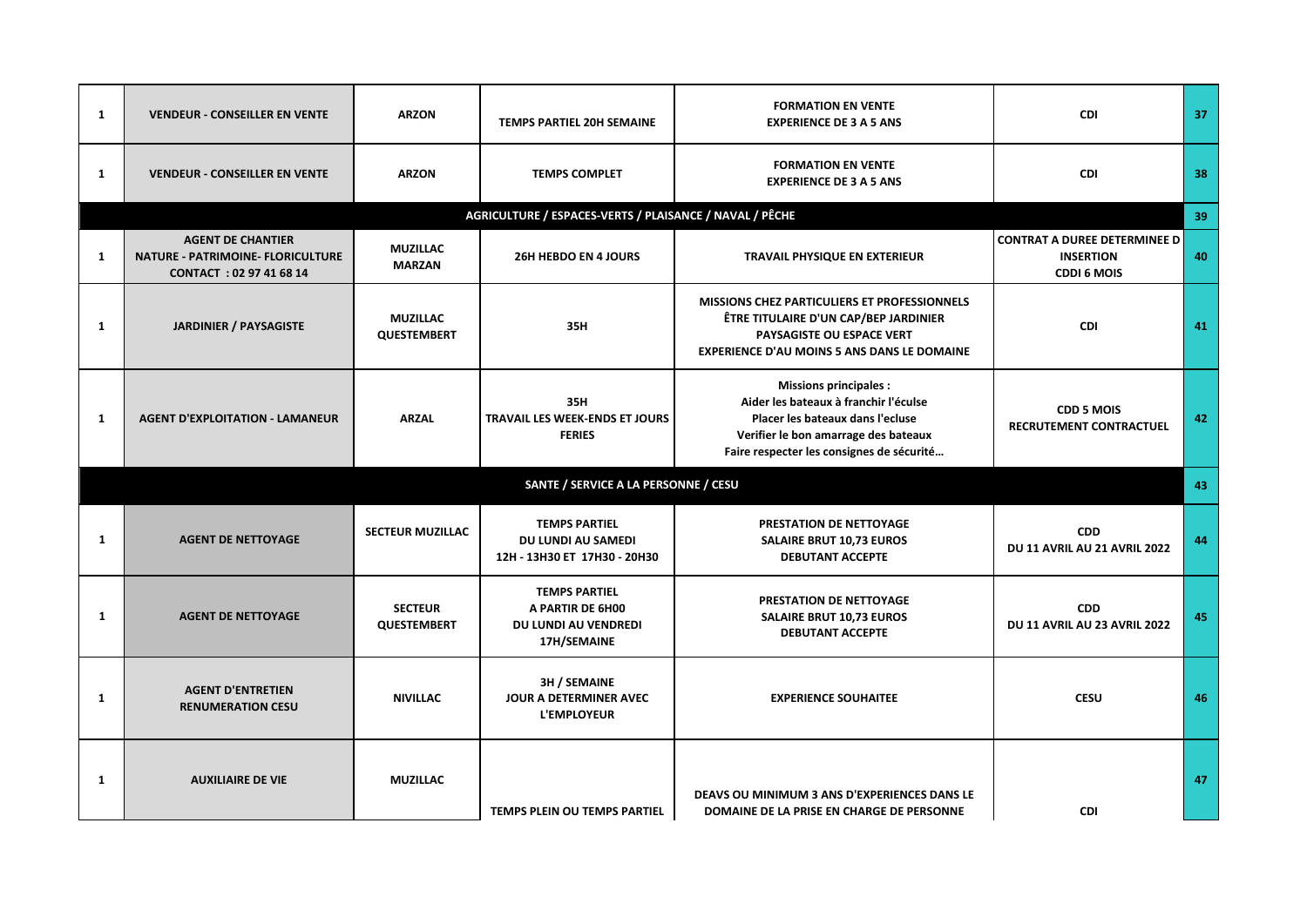| 1            | <b>AUXILIAIRE DE VIE</b>                                 | <b>LA ROCHE BERNARD</b>                              |                                                                       | <b>DEPENDANTE</b>                                                                                                                                             |                                                                       | 48 |
|--------------|----------------------------------------------------------|------------------------------------------------------|-----------------------------------------------------------------------|---------------------------------------------------------------------------------------------------------------------------------------------------------------|-----------------------------------------------------------------------|----|
| 1            | <b>AUXILIAIRE DE VIE</b>                                 | <b>QUESTEMBERT</b>                                   |                                                                       |                                                                                                                                                               |                                                                       | 49 |
| $\mathbf{1}$ | <b>BABY SITTER / AIDE A DOMICILE</b>                     | <b>AMBON</b>                                         | 1 à 2 SOIRS / SEMAINE<br>+ VACANCES SCOLAIRES                         | <b>GARDE DE 2 GARCONS DE 3 ET 4 ANS</b><br>+ AIDE AUX TACHES MENAGERES (ASPIRATEUR / POUSSIERE)                                                               |                                                                       | 50 |
| 1            | AGENT D ENTRETIEN DE LOCAUX CESU<br>(GITES)              | LE GUERNO                                            | A DETERMINER AVEC L'EMPLOYEUR                                         | <b>MENAGE GITES</b>                                                                                                                                           | CDI                                                                   | 51 |
| 1            | <b>AGENT DE NETTOYAGE</b>                                | <b>ELVEN</b>                                         | DU LUNDI AU DIMANCHE<br><b>7H A 9H</b><br><b>MARDI ET JEUDI 6H-9H</b> | PRESTATION DE NETTOYAGE                                                                                                                                       | <b>CDI</b>                                                            | 52 |
| 1            | <b>AUXILIAIRE DE VIE A DOMICILE</b>                      | <b>SECTEUR MUZILLAC</b>                              | 24H HEBDO                                                             | <b>DEAES OBLIGATOIRE</b><br>PERMIS B + VEHICULE INDISPENSABLE<br><b>INDEMNITES KILOMETRIQUES</b>                                                              | <b>CDD POUVANT DEBOUCHER SUR</b><br>UN CDI                            | 53 |
| 1            | AIDE MENAGERE A DOMICILE                                 | <b>SECTEUR MUZILLAC</b>                              | 24H HEBDO                                                             | PERMIS B + VEHICULE INDISPENSABLE<br><b>INDEMNITES KILOMETRIQUES</b>                                                                                          | CDD 24H                                                               | 54 |
| 1            | <b>AUXILIAIRE DE VIE</b>                                 | <b>SARZEAU</b><br><b>SECTEUR MUZILLAC</b>            | A DEFINIR AVEC L'EMPLOYEUR                                            | <b>EXPERIENCE EXIGEE</b>                                                                                                                                      | A DEFINIR AVEC L'EMPLOYEUR                                            | 55 |
| 1            | <b>AUXILIAIRE DE VIE</b><br>(PERMIS B + VEHICULE REQUIS) | PLUSIEURS SECTEURS<br><b>DANS LE MORBIHAN</b>        | A DETERMINER AVEC L'EMPLOYEUR                                         | <b>ENTRETIEN LOGEMENT / PREPARATION DE REPAS</b><br><b>HABILLAGE / DESHABILLAGE</b><br>AIDE A LA TOILETTE / CHANGES<br>SORTIES / COURSES / ENTRETIEN DU LINGE | CDI                                                                   | 56 |
| 1            | <b>ASSISTANT MENAGER</b>                                 | <b>MUZILLAC</b><br><b>QUESTEMBERT</b>                | TEMPS PLEIN OU TEMPS PARTIEL                                          | PERMIS B + VEHICULE PERSONNEL EXIGES<br><b>DEBUTANT ACCEPTE</b>                                                                                               | <b>CDI</b>                                                            | 57 |
| 1            | <b>ASSISTANT MENAGER</b>                                 | <b>PLUSIEURS SECTEURS</b><br><b>DANS LE MORBIHAN</b> | <b>20H</b>                                                            | SANS DIPLÔME<br><b>PERMIS B EXIGE</b>                                                                                                                         | <b>CDI</b>                                                            | 58 |
| 1            | <b>ASSISTANT DE VIE DE NUIT</b>                          | <b>PLUSIEURS SECTEURS</b><br><b>DANS LE MORBIHAN</b> | 31 H / HEBDO ENVIRON                                                  | Aide aux soins d'hygiène et de confort<br>Préparation et aide aux petits déjeuner<br>Entretien du linge / Ménage<br>Soutien moral et psychologique            | CDI<br><b>EN CONTINU</b><br><b>OU EN COUPE</b><br>(TRAVAIL EN BINÔME) | 59 |
| 1            | <b>ASSISTANT DE VIE DE JOUR</b>                          | <b>PLUSIEURS SECTEURS</b><br><b>DANS LE MORBIHAN</b> | 31 H / HEBDO ENVIRON                                                  | Aide aux soins d'hygiène et de confort<br>Préparation et aide aux petits déjeuner<br>Entretien du linge / Ménage<br>Soutien moral et psychologique            | <b>CDI</b><br><b>EN CONTINU</b><br>OU EN COUPE<br>(TRAVAIL EN BINÔME) | 60 |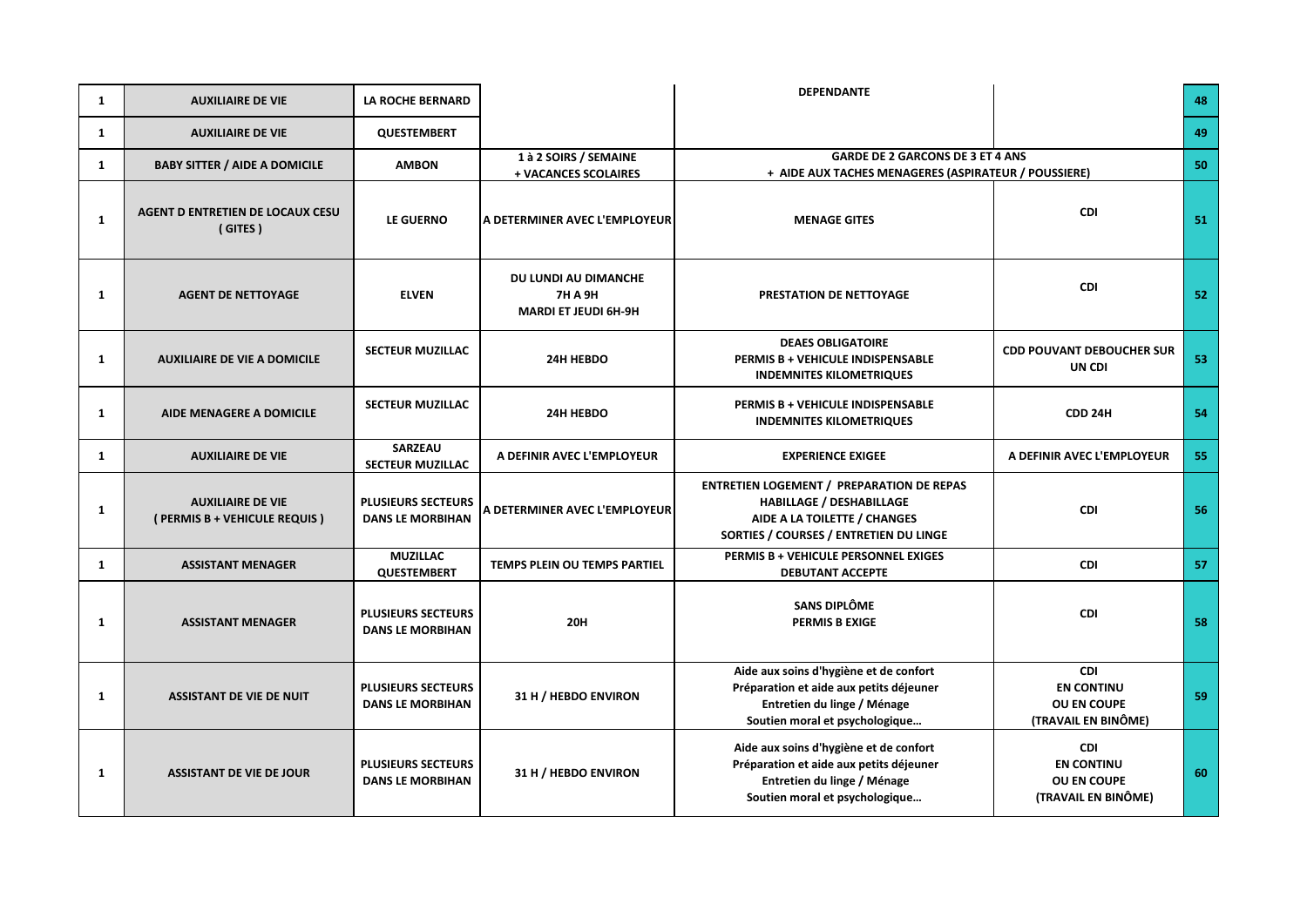| $\overline{2}$ | <b>ASSISTANT DE VIE AUPRES DE PERSONNES</b><br><b>AGEES</b> | <b>MUZILLAC</b> | 24H30<br>Semaine 1:<br>Lundi / mardi / samedi / dimanche<br>Présence de nuit de 20H à 8H<br>Semaine 2:<br>Mercredi / jeudi / vendredi :<br>Présence de nuit de 20H à 8H | Aide aux soins d'hygiène et de confort<br>Habillage / Déshabillage<br>Aide aux repas<br>Soutien moral et psychologique                            | 1 MOIS<br>A POURVOIR DES QUE POSSIBLE                             | 61 |
|----------------|-------------------------------------------------------------|-----------------|-------------------------------------------------------------------------------------------------------------------------------------------------------------------------|---------------------------------------------------------------------------------------------------------------------------------------------------|-------------------------------------------------------------------|----|
| 1              | <b>AIDE A DOMICILE</b>                                      | <b>MUZILLAC</b> | <b>104H MENSUEL</b>                                                                                                                                                     | MENAGE, REPASSAGE, ACCOMPAGNEMENT, PREPARATION<br><b>DE REPAS</b>                                                                                 | <b>CDI</b>                                                        | 62 |
|                |                                                             |                 | <b>INDUSTRIE</b>                                                                                                                                                        |                                                                                                                                                   |                                                                   | 63 |
| 1              | <b>DESSINATEUR INDUSTRIEL</b>                               | <b>MUZILLAC</b> | 35H OU 39H<br><b>HORAIRES:</b><br>8H-12H et 13H-17H                                                                                                                     | <b>FORMATION EXIGEE</b><br><b>EXPERIENCE EXIGEE</b><br><b>CONNAISSANCES EN METALLERIE APPRECIEE</b><br><b>CONNAISSANCE DU LOGICIEL SOLIDWORKS</b> | <b>CDD DU</b><br>04 AVRIL AU 31 JUILLET<br><b>EVOLUTIF EN CDI</b> | 64 |
| 1              | <b>AGENT DE PRODUCTION</b><br><b>CONDITIONNEMENT</b>        | <b>MUZILLAC</b> | <b>TEMPS PLEIN</b>                                                                                                                                                      | Contrôlez la qualité de production des boites<br>Conditionnement / Etiquetage des caisses<br>Ranger les colis sur les palettes à expédier         | 6 MOIS                                                            | 65 |
| 1              | <b>CONDUCTEUR / REGLEUR DE MACHINE</b>                      | <b>MUZILLAC</b> | <b>TEMPS PLEIN</b>                                                                                                                                                      | Depannage / Réglage de la machine<br>Approvissionnement des éléments de la production<br>Realiser le dépannage de<br>1er Niveau de maintenance    | CDI                                                               | 66 |
| 1              | <b>AGENT DE FABRICATION</b>                                 | <b>MUZILLAC</b> | <b>TEMPS PLEIN</b>                                                                                                                                                      | Mise en route des machines<br>Contrôle qualité de production<br>Conditionnement et étiquetage des caisses<br>Rangement des colis sur palettes     | <b>CDD 6 MOIS</b>                                                 | 67 |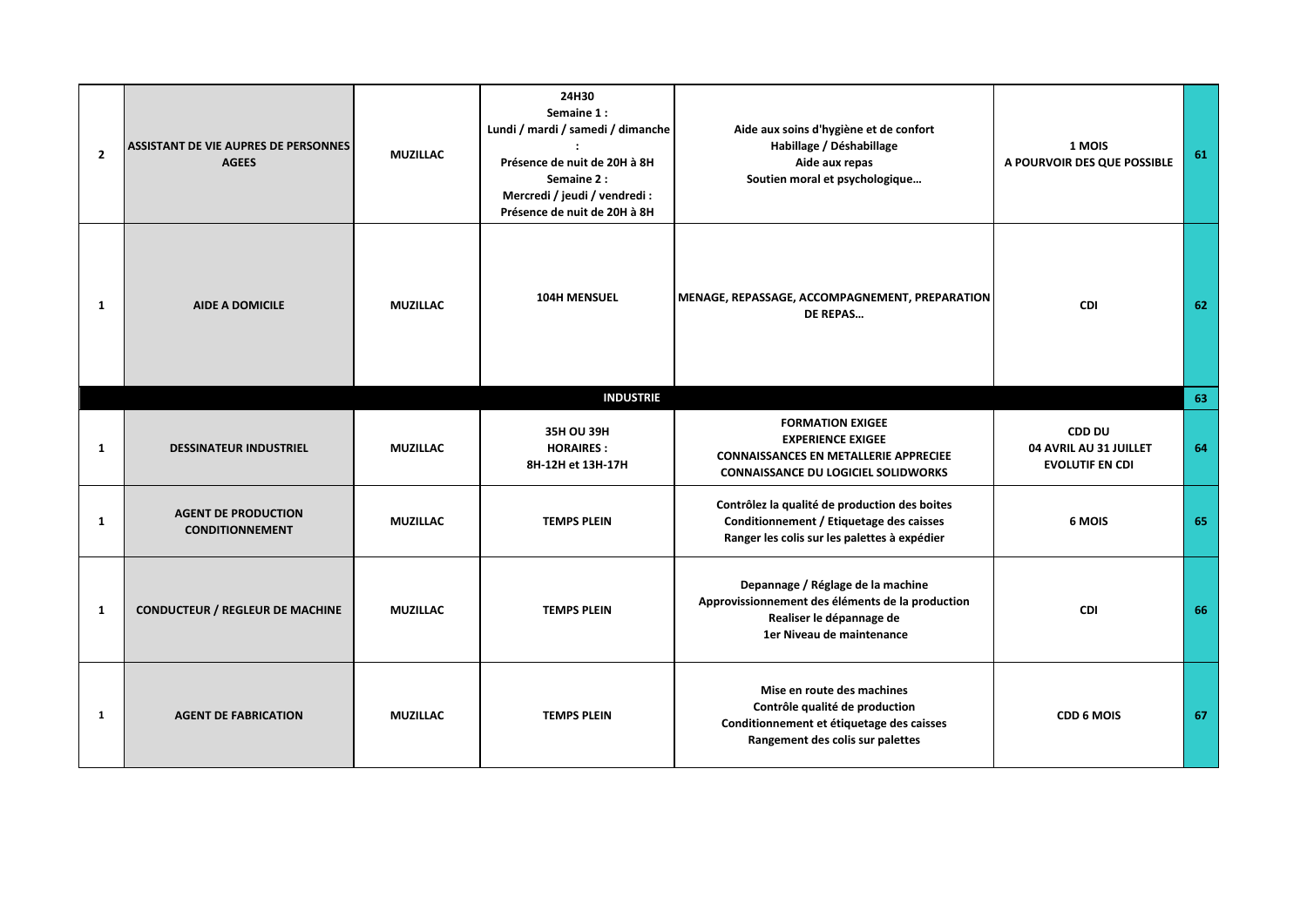| 1 | <b>COORDINATEUR LOGISTIQUE ATELIER</b>                            | <b>MUZILLAC</b> | <b>TEMPS PLEIN</b>                                                                                                                                                                                                                                                                                                                                                       | De formation supérieure : vous justifiez d'une<br>expérience terrain dans le domaine de la logistique<br>industrielle<br>Rigoureux / Impliqué / Volontaire vous avez<br>également : une capacité d'organisation / des<br>compétences relationnelles<br>le sens du collectif / de la polyvalence.                                                                  | <b>CDI</b>                                         | 68 |
|---|-------------------------------------------------------------------|-----------------|--------------------------------------------------------------------------------------------------------------------------------------------------------------------------------------------------------------------------------------------------------------------------------------------------------------------------------------------------------------------------|-------------------------------------------------------------------------------------------------------------------------------------------------------------------------------------------------------------------------------------------------------------------------------------------------------------------------------------------------------------------|----------------------------------------------------|----|
| 1 | <b>TECHNICIEN DE MAINTENANCE</b>                                  | <b>MUZILLAC</b> | <b>TEMPS PLEIN</b>                                                                                                                                                                                                                                                                                                                                                       | Bac à Bac+3 en Maintenance industrielle<br>ou vous avez une première expérience réussie<br>en Maintenance industrielle                                                                                                                                                                                                                                            | <b>CDI</b>                                         | 69 |
| 1 | <b>CONDUCTEUR IMPRESSION OFFSET</b>                               | <b>MUZILLAC</b> | <b>TEMPS COMPLET 35H</b><br><b>POSTE A POURVOIR EN 2*8</b>                                                                                                                                                                                                                                                                                                               | Réglages de la machine<br>Réalisation de la production imprimée en conformité avec<br>le bon à tirer et le dossier d'impression<br>Nettoyage et entretien de premier niveau de la machine                                                                                                                                                                         | CDI                                                | 70 |
| 1 | <b>CONDUCTEUR DE LIGNE:</b><br><b>DEBUTERAIT PAR DU 2 x 8</b>     | <b>MARZAN</b>   | ASSURER LA FABRICATION DES PRODUITS A MOINDRE COÛT CONFORMEMENT AUX NORMES<br>DE QUALITE EN RESPECTANT LA QUANTITE ET ET LES DELAIS<br>Assurer la fabrication des tartes / cakes / quiches dans les délais demandés<br>Assurer l'entretien des machines et de leur environnement                                                                                         |                                                                                                                                                                                                                                                                                                                                                                   | <b>MISSION INTERIMAIRE</b><br>+ POSSIBILITE DE CDI | 71 |
| 1 | <b>CONDUCTEUR DE LIGNE:</b><br><b>DEBUTERAIT PAR DU 2 x 8</b>     | <b>MARZAN</b>   | SUPERVISER ET GARANTIR LE CONDITIONNEMENT DES PRODUITS A MOINDRE COÛT<br><b>CONFORMEMENT AUX NORMES DE QUALITE</b><br>EN RESPECTANT LA QUANTITE ET LES DELAIS<br>Assurer la qualité des produits conformément aux spécifications Qualité<br>Assurer l'application des règles de sécurité au conditionnement<br>Assurer l'entretien des machines et de leur environnement |                                                                                                                                                                                                                                                                                                                                                                   | <b>MISSION INTERIMAIRE</b><br>+ POSSIBILITE DE CDI | 72 |
| 1 | <b>OPERATEUR DE PRODUCTION:</b><br><b>DEBUTERAIT PAR DU 2 x 8</b> | <b>MARZAN</b>   | LA QUANTITE ET LES DELAIS                                                                                                                                                                                                                                                                                                                                                | <b>ASSURER LES OPERATIONS DE MANUTENTION</b><br>ASSISTER LE CONDUCTEUR DE LIGNE DANS SES RESPONSABILITES TECHNIQUES POUR ASSURER<br>LA FABRICATION DES PRODUITS CONFORMEMENT AUX NORMES DE QUALITE EN RESPECTANT<br>Assurer la<br>fabrication des tartes / cakes / quiches dans les déalais demandés<br>Assurer l'entretien des machines et de leur environnement | <b>MISSION INTERIMAIRE</b><br>+ POSSIBILITE DE CDI | 73 |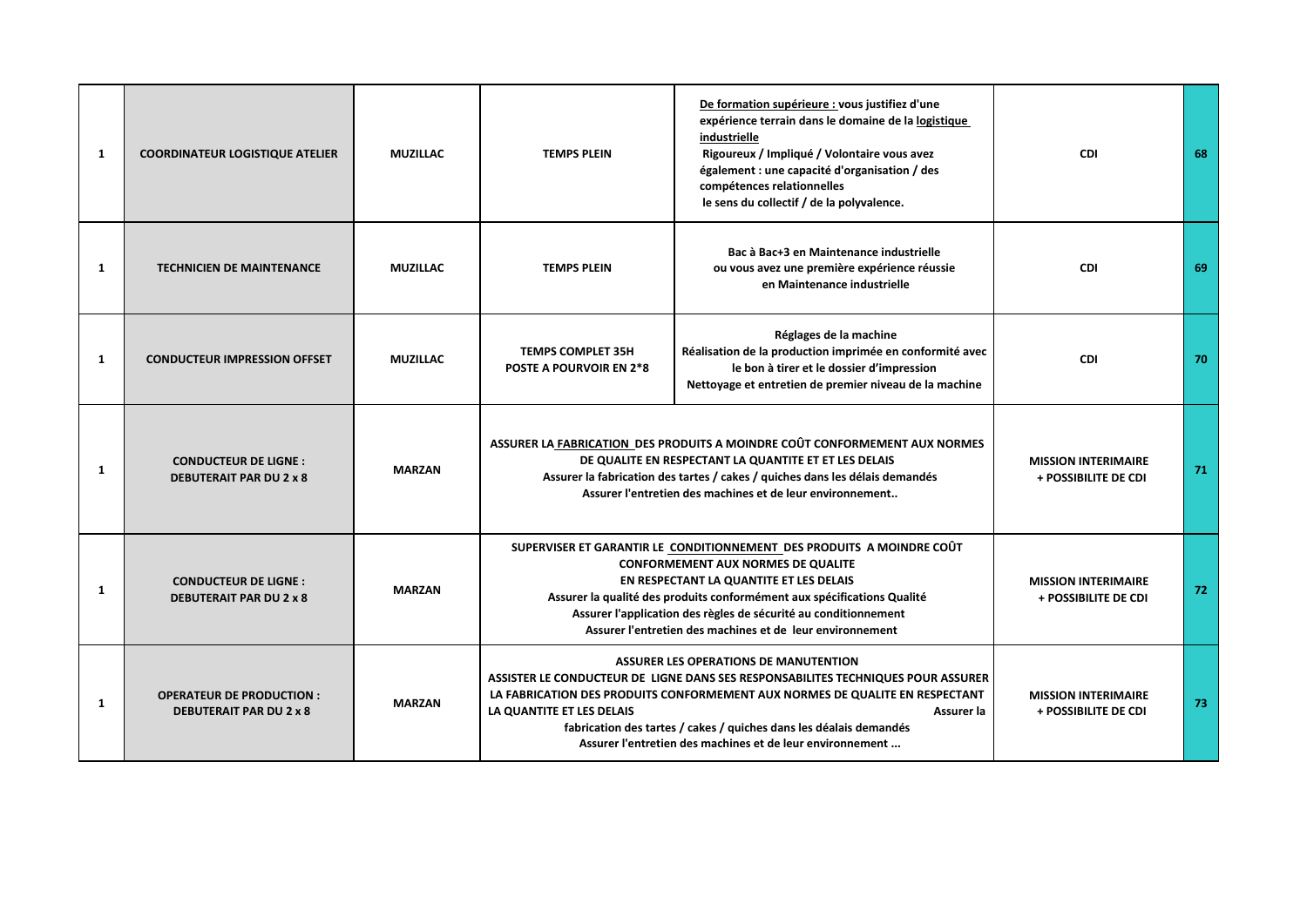| 1      | <b>OPERATEUR DE LIGNE:</b><br><b>DEBUTERAIT PAR DU 2 x 8</b>        | <b>MARZAN</b>                                  |                                                                                                                     | ASSURER LES OPERATIONS DE CONDITIONNEMENT<br>ASSISTER LE CONDUCTEUR DE LIGNE DANS SES RESPONSABILITES TECHNIQUES POUR ASSURER<br>LA FABRICATION DES PRODUITS CONFORMEMENT AUX NORMES DE QUALITE EN RESPECTANT<br>LA QUANTITE ET LES DELAIS<br>Assurer la réalisation des volumes de production dans les délais demandés<br>Assurer l'entretien des machines et de leur environnement | <b>MISSION INTERIMAIRE</b><br>+ POSSIBILITE DE CDI        | 74 |
|--------|---------------------------------------------------------------------|------------------------------------------------|---------------------------------------------------------------------------------------------------------------------|--------------------------------------------------------------------------------------------------------------------------------------------------------------------------------------------------------------------------------------------------------------------------------------------------------------------------------------------------------------------------------------|-----------------------------------------------------------|----|
| 1      | <b>TECHNICIEN DE MAINTENANCE:</b><br><b>DEBUTERAIT PAR DU 2 x 8</b> | <b>MARZAN</b>                                  |                                                                                                                     | <b>GARANTIR LE BON ETAT DE FONCTIONNEMENT ET LA PERENNITE DU MATERIEL DE PRODUCTION</b><br>Respecter les contraintes Qualité de l'usine<br>Assurer l'application des règles de sécurité au conditionnement                                                                                                                                                                           | <b>MISSION INTERIMAIRE</b><br>+ POSSIBILITE DE CDI        | 75 |
|        |                                                                     |                                                | <b>METIER DE LA BOUCHE</b>                                                                                          |                                                                                                                                                                                                                                                                                                                                                                                      |                                                           | 76 |
| 1      | <b>BOUCHER-CHARCUTIER</b>                                           | <b>DAMGAN</b>                                  | 39H<br>6H-13H                                                                                                       | CAP OU BP BOUCHERIE EXIGE<br><b>DEBUTANT ACCEPTE</b>                                                                                                                                                                                                                                                                                                                                 | A DETERMINER AVEC<br><b>L'EMPLOYEUR</b>                   | 77 |
| 1      | <b>OUVIRER BOULANGER-PATISSIER</b>                                  | <b>AMBON</b>                                   | <b>TEMPS PLEIN</b>                                                                                                  | <b>CAP</b>                                                                                                                                                                                                                                                                                                                                                                           | <b>CDI</b>                                                | 78 |
| 1      | <b>PATISSIER</b>                                                    | <b>AMBON</b>                                   | <b>TEMPS PLEIN</b>                                                                                                  | <b>CAP</b>                                                                                                                                                                                                                                                                                                                                                                           | <b>CDD</b>                                                | 79 |
|        |                                                                     |                                                | <b>TRANSPORT/ MECANIQUE</b>                                                                                         |                                                                                                                                                                                                                                                                                                                                                                                      |                                                           | 80 |
| 4      | <b>CONDUCTEUR DE CARS EN PERIODE</b><br><b>SCOLAIRE</b>             | <b>ARZAL</b>                                   | <b>TEMPS PARTIEL 24H</b><br>DU LUNDI AU VENDREDI<br><b>SOUS RESERVE:</b><br>PLANNING 6H30 à 9H30 ET DE 16H<br>à 18H | <b>CONDUIRE DES VEHICULES DE 19 à 63 PLACES</b><br>EN SERVICE SCOLAIRE ET PERISCOLAIRE                                                                                                                                                                                                                                                                                               | <b>CDI DU 1ER AVRIL 2022</b>                              | 81 |
| 1      | <b>CHAUFFEURS</b>                                                   | <b>BRETAGNE</b>                                | A DEFINIR                                                                                                           | <b>PERMISD</b>                                                                                                                                                                                                                                                                                                                                                                       | <b>A DEFINIR</b>                                          | 82 |
| 1      | <b>MECANICIEN POIDS LOURDS</b>                                      | <b>QUESTEMBERT</b>                             | <b>TEMPS PLEIN</b>                                                                                                  | DIPLÔME EN MECANIQUE ET / OU EXPERIENCE<br>SIGNIFICATIVE SUR UN POSTE SIMILAIRE DE 3 A 5 ANS<br><b>IDEALEMENT TITULAIRE DU PERMIS C</b>                                                                                                                                                                                                                                              | <b>CDI</b>                                                | 83 |
|        |                                                                     |                                                | <b>AUTRES</b>                                                                                                       |                                                                                                                                                                                                                                                                                                                                                                                      |                                                           | 84 |
| 1      | <b>COIFFEUR</b>                                                     | <b>MUZILLAC</b><br>ET/OU<br><b>QUESTEMBERT</b> | TEMPS PLEIN DU LUNDI AU SAMEDI<br><b>TRAVAIL SUR 4 JOURS</b>                                                        | <b>EXPERIENCE DE MINIMUM 1 AN APRES LE BP OU CAP</b>                                                                                                                                                                                                                                                                                                                                 | <b>CDD</b><br>POUVANT DENOUCHER SUR UN<br>CDI             | 85 |
|        |                                                                     |                                                | <b>INTERIM</b>                                                                                                      |                                                                                                                                                                                                                                                                                                                                                                                      |                                                           | 86 |
| $\ast$ | <b>AGENT DE FABRICATION</b>                                         | <b>VANNES</b>                                  | <b>HORAIRE EN 2*8</b>                                                                                               | <b>FABRICATION DE PLANCHE DE SURF</b><br><b>PROFIL: ETRE MANUEL</b>                                                                                                                                                                                                                                                                                                                  | <b>MISSION TRES LONGUE DUREE</b><br><b>MINIMUM 6 MOIS</b> | 87 |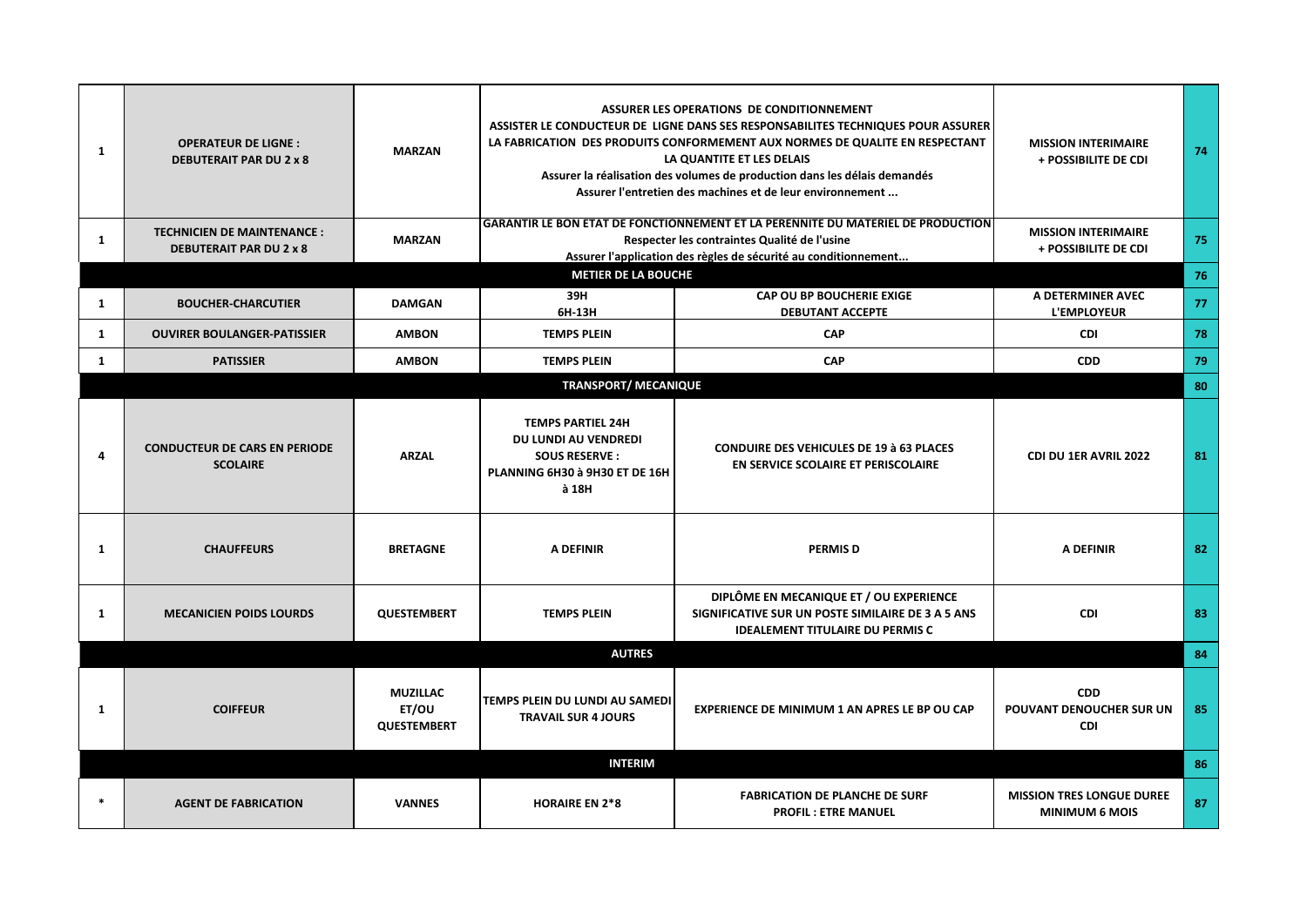| $\ast$ | <b>OPERATEUR DE PRODUCTION</b>                                                      | <b>MARZAN</b>                                         | A DEFINIR                                                                                                                                                                                                        | <b>DEBUTANT ACCEPTE</b><br><b>EXPERIENCE SOUHAITEE EN INDUSTRIE AGRO-</b><br><b>ALIMENTAIRE</b> | <b>CONTRAT INTERIM</b><br>POUVANT DEBOUCHER SUR UN<br>CDD OU UN CDI | 88  |
|--------|-------------------------------------------------------------------------------------|-------------------------------------------------------|------------------------------------------------------------------------------------------------------------------------------------------------------------------------------------------------------------------|-------------------------------------------------------------------------------------------------|---------------------------------------------------------------------|-----|
|        | <b>AGENT D'ENTRETIEN DES BATIMENTS ET</b><br><b>ESPACES COLLECTIFS</b>              | LE GUERNO                                             | <b>DE 7H A 8H30</b><br><b>5 JOURS / 7</b><br><b>ROULEMENT LE WEEK-END</b>                                                                                                                                        | <b>ASPIRATION DE NETTOYAGE DES SOLS</b><br>LAVAGES ET DESINFECTION DES SANITAIRES               | <b>MISSION 9 MOIS VOIR CDI</b><br>A POURVOIR AU + VITE              | 89  |
|        | SOUDEUR SEMI AUTOMATIQUE                                                            |                                                       | <b>CLAUSE INSERTION PROFESSIONNELLE:</b>                                                                                                                                                                         |                                                                                                 |                                                                     | 90  |
|        | <b>ASSEMBLEUR AU PLAN</b>                                                           |                                                       | Demandeurs d'emploi de longue durée<br>- Jeunes sans qualification ou sans expérience professionnelle<br>et justifiant d'une période d'inactivité de + de 6 mois<br>- Demandeurs d'emploi allocataire du RSA     |                                                                                                 |                                                                     | 91  |
|        | PEINTRE AU PISTOLET                                                                 |                                                       |                                                                                                                                                                                                                  |                                                                                                 |                                                                     | 92  |
|        | <b>SERRURIER</b>                                                                    |                                                       |                                                                                                                                                                                                                  |                                                                                                 |                                                                     | 93  |
|        | <b>CONDUCTEUR DE MACHINES A</b><br><b>COMMANDE NUMERIQUE</b>                        | <b>NOYAL MUZILLAC</b>                                 | - Demandeurs d'emploi reconnu travailleur handicapé<br>- Personnes en recherche d'emploi prise en charge dans le dispositif IAE<br>- Demandeurs d'emploi de + 50 ans<br>- Personnes placées sous main de justice |                                                                                                 | <b>MISSIONS D INSERTION</b><br>A PARTIR DE FIN FEVRIER 2022         | 94  |
|        | <b>MANUTENTIONNAIRE</b><br>(TRAVAIL SUR UN ROBOT)<br>- Avec port de charges         |                                                       | formation à l'utilisation de ponts élévateurs)                                                                                                                                                                   | Accueil personnalisé + Formation + accompagnement seront mis en place (Possibilité de           |                                                                     | 95  |
|        | <b>OPERATEURS MONTEURS</b><br><b>USINEURS</b><br><b>OPERATEURS DE DECOUPE LASER</b> | <b>PEAULE</b><br><b>MUZILLAC</b><br><b>ARZAL</b>      |                                                                                                                                                                                                                  |                                                                                                 | 96                                                                  |     |
|        | SOUDEUR SEMI AUTOMATIQUE                                                            | <b>ARZAL</b><br><b>PEAULE</b><br>NOYAL-MUZILLAC       |                                                                                                                                                                                                                  |                                                                                                 |                                                                     | 97  |
| $\ast$ | <b>OUVRIER AGRO-ALIMENATAIRE</b>                                                    | <b>LA VRAIE CROIX</b>                                 |                                                                                                                                                                                                                  | <b>MISIONS D'INTERIM</b><br><b>NOUS CONTACTER POUR PLUS D'INFORMATIONS</b>                      |                                                                     | 98  |
|        | <b>TECHNICIEN DE MAINTENANCE</b>                                                    | <b>MUZILLAC</b><br><b>LA VRAIE CROIX</b>              |                                                                                                                                                                                                                  |                                                                                                 |                                                                     |     |
|        | <b>REGLEURS INJECTION ET / OU EXTRUSION</b>                                         | <b>QUESTEMBERT</b><br><b>MUZILLAC</b><br><b>ARZAL</b> |                                                                                                                                                                                                                  |                                                                                                 |                                                                     | 100 |
| $\ast$ | <b>MAGASINIER CARISTE 1-3-5</b>                                                     | <b>THEIX</b>                                          | TRAVAIL DU LUNDI AU SAMEDI                                                                                                                                                                                       | <b>GESTION DE STOCK / PREPARATION COMMANDE</b>                                                  | <b>MISSION INTERIM</b>                                              | 101 |